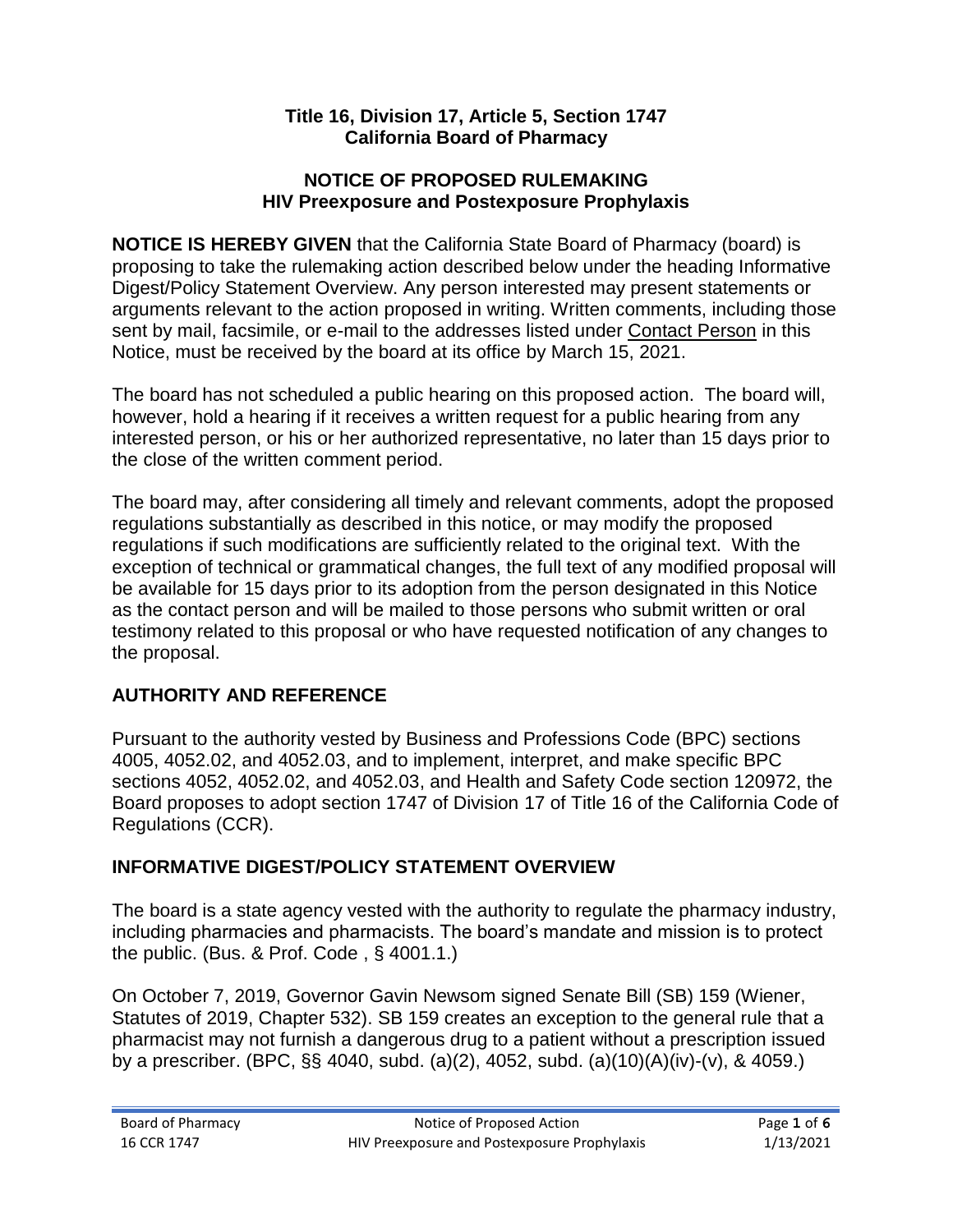Human immunodeficiency virus (HIV) is a deadly virus spread through specific bodily fluids. However, transmission can be prevented with treatment of the antiretroviral medications of preexposure prophylaxis (PrEP) and postexposure prophylaxis (PEP), based on the type of patient exposure. Under the exception created by SB 159, a pharmacist who completes a training program approved by the board may independently initiate and furnish HIV PrEP (BPC, § 4052.02) and HIV PEP. (BPC, § 4052.03) These medications may be furnished in specified doses under specific circumstances, as recommended by the federal Centers for Disease Control and Prevention (CDC). Pharmacists may also counsel a patient on the use of those drugs.

BPC sections 4052.02 and 4052.03 authorize a pharmacist to furnish PrEP and PEP, respectively, if certain conditions are met. These conditions require a patient to meet the clinical eligibility criteria for PrEP or PEP specified in these sections and other criteria consistent with specified CDC guidelines.

BPC sections 4052.02(g) and 4052.03(g) direct the board to develop the regulations in consultation with the Medical Board of California (MBC). BPC sections 4052.02(d) and 4052.03(d) require the board to develop a training program in consultation with the MBC and relevant stakeholders, including the Office of AIDS within the State Department of Public Health. The board complied with these consultation requirements.

BPC sections 4052.02(g) and 4052.03(g) required the board to adopt emergency regulations to implement the requirements of each section in accordance with CDC guidelines by July 1, 2020. The board did so, and approved text to be adopted as an emergency regulation at 16 CCR 1747 on January 29, 2020. The Office of Administrative Law (OAL) approved the text on April 30, 2020. The board takes this action to certify its compliance with Government Code section 11346.1(e) to make this regulation permanent, and makes certain revisions to the permanent text.

Section 1747 will permanently establish what criteria a training program must meet to be approved by the board and the recordkeeping requirements for a pharmacist who has completed the training program. The board proposes revisions to the emergency text to permit the training to be provided as part of an equivalent curriculum-based training program completed from a recognized school of pharmacy.

On September 17, 2020, the Board approved a re-adoption of the regulation. The regulation will otherwise expire on October 27, 2020.

# **ANTICIPATED BENEFITS OF THE PROPOSED REGULATION**

Protection of the public is the board's highest priority in exercising its licensing, regulatory and disciplinary functions. (BPC, § 4001.1.) This regulatory proposal will benefit the health and welfare of California residents. Clinical trials have demonstrated PrEP to be safe and effective in reducing the risk of HIV infection if an at-risk individual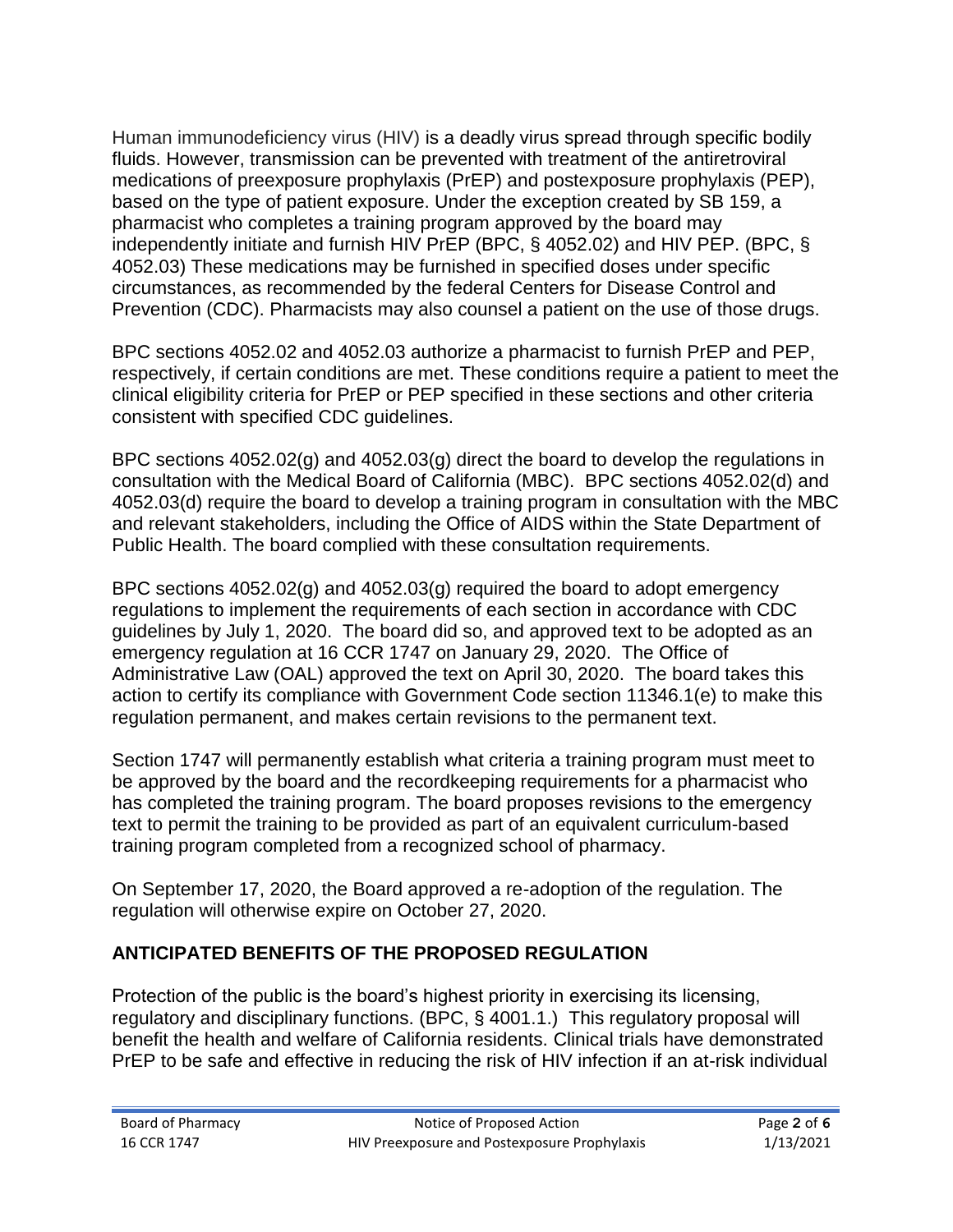is adhering to the CDC-recommended PrEP regimen - which includes a daily oral dose of tenofovir disoproxil fumarate with emtricitabine (TDF/FTC, commonly known by the brand name Truvada) - at the time of their exposure to HIV. Data indicates that adherence to a 28-day course of the "preferred" or "alternative" three-drug regimens recommended by the CDC is safe and effective in reducing the risk of infection after exposure to HIV when taken as soon as possible, but no later than 72 hours after exposure.

Creating additional access to CDC-recommended PrEP and PEP consultation and treatment in pharmacies is critical to the health, safety, and general welfare of California residents and will help save lives. Pharmacists are well-positioned to independently initiate and furnish PrEP and PEP as they are trusted healthcare providers who are highly accessible to patients within their communities. Further, access to pharmacistinitiated PrEP and PEP treatment will enable at-risk individuals seeking PrEP to start the treatment sooner, enabling their body to build maximum protection from HIV infection sooner, and will enable individuals who have been exposed to HIV to start PEP sooner within its 72-hour window of effectiveness post exposure, improving outcomes for those individuals.

## **CONSISTENCY AND COMPATIBILITY WITH EXISTING STATE REGULATIONS**

During the process of developing these regulations and amendments, the board conducted a search of similar regulations on this topic and concluded that these regulations are neither inconsistent nor incompatible with existing state regulations.

## **FISCAL IMPACT ESTIMATES**

Fiscal Impact on Public Agencies Including Costs/Savings to State Agencies or Costs/Savings in Federal Funding to the State: The board does not anticipate the regulations to result in a fiscal impact to the state.

The board already ensures licensees comply with current law and regulations related to continuing education (CE) compliance through inspections. As a result, the board does not anticipate any increase in workload or costs resulting from the proposed regulations.

### Nondiscretionary Costs/Savings to Local Agencies: None

Local Mandate: None

Cost to Any Local Agency or School District for Which Government Code Sections 17500 – 17630 Require Reimbursement: None

Business Impact:

The board has made an initial determination that the proposed regulatory action would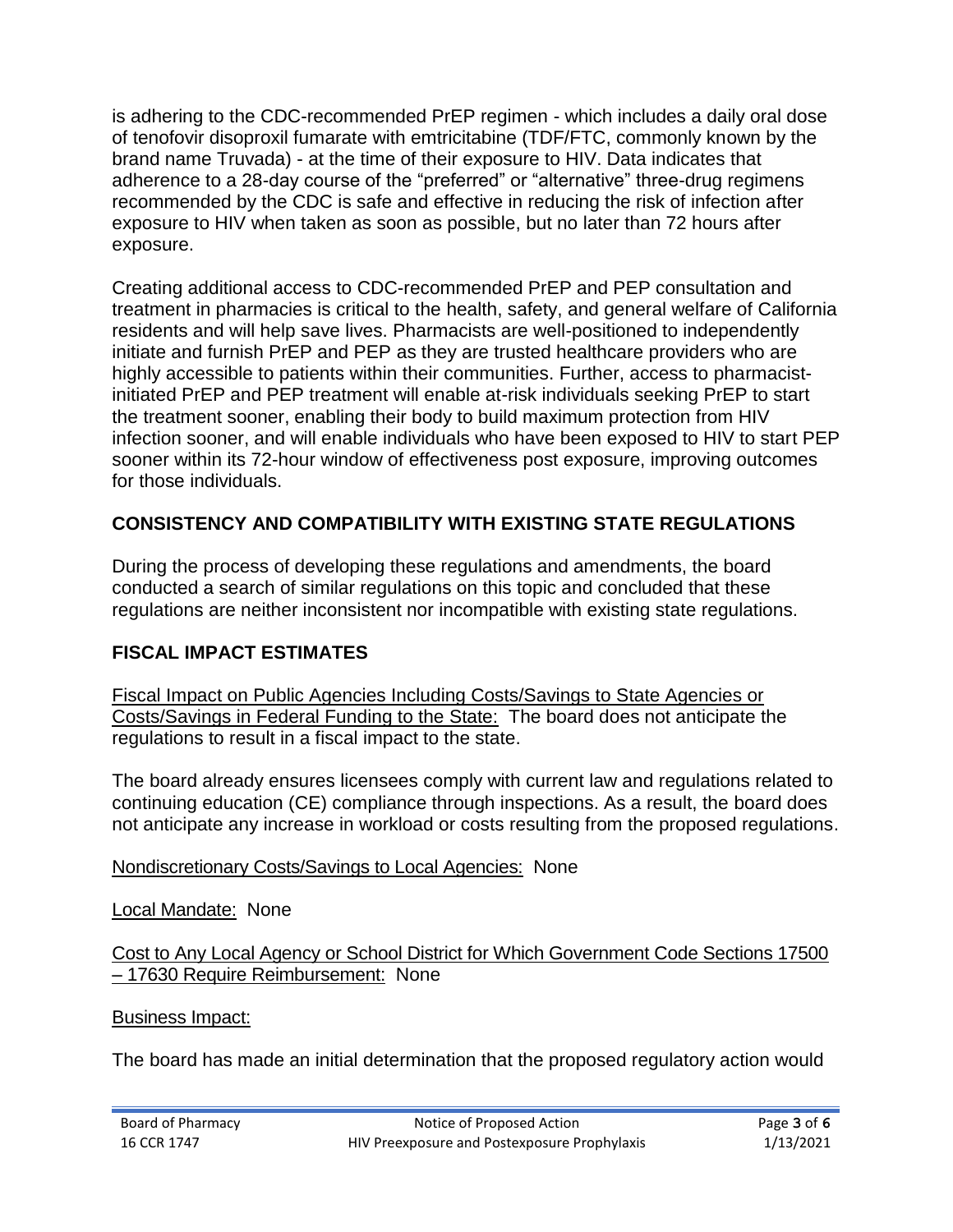have no significant statewide adverse economic impact directly affecting business, including the ability of California businesses to compete with businesses in other states. This initial determination is based on the fact that the proposed regulation defines the training program and record maintenance requirements only for a pharmacist who chooses to furnish these medications. The board determined that existing CE providers and schools of pharmacy may have a minimal expense to develop or update their training programs or curricula to comply with the requirements of the proposed regulation, but only if they chose to do so.

### Cost Impact on Representative Private Person or Business:

The board is not aware of any cost impacts that a representative private person or business would necessarily incur in reasonable compliance with the proposed action. The board determined that existing CE providers and schools of pharmacy may have a minimal expense to develop or update their training programs or curricula to comply with the requirements of the proposed regulation if they chose to offer a program.

### Effect on Housing Costs: None

### **EFFECT ON SMALL BUSINESS**:

The board does not have nor does it maintain data to define if any of its licensees are a "small business" as defined in Government Code section 11342.610. However, the board has determined that the proposed regulation will not affect small businesses. All pharmacists have the option of obtaining the additional training required to independently initiate and furnish PrEP and PEP prophylaxis, whether they work at a small community pharmacy or a large chain pharmacy.

## **RESULTS OF ECONOMIC IMPACT ASSESSMENT/ANALYSIS:**

#### Impact on Jobs/New Businesses:

The board concludes that:

- (1) this proposal will not create jobs within California;
- (2) this proposal will not eliminate jobs within California;
- (3) this proposal will not create new businesses within California;
- (4) this proposal will not eliminate existing businesses within California; and
- (5) this proposal will not expand businesses currently doing business in the State of California.
- (6) this proposal will not impact workers' safety or the state's environment.
- (7) this proposal benefits the health and welfare of California residents as the proposed regulation will ensure that pharmacists receive training consistent with CDC guidelines regarding the pharmacology of PrEP and PEP. This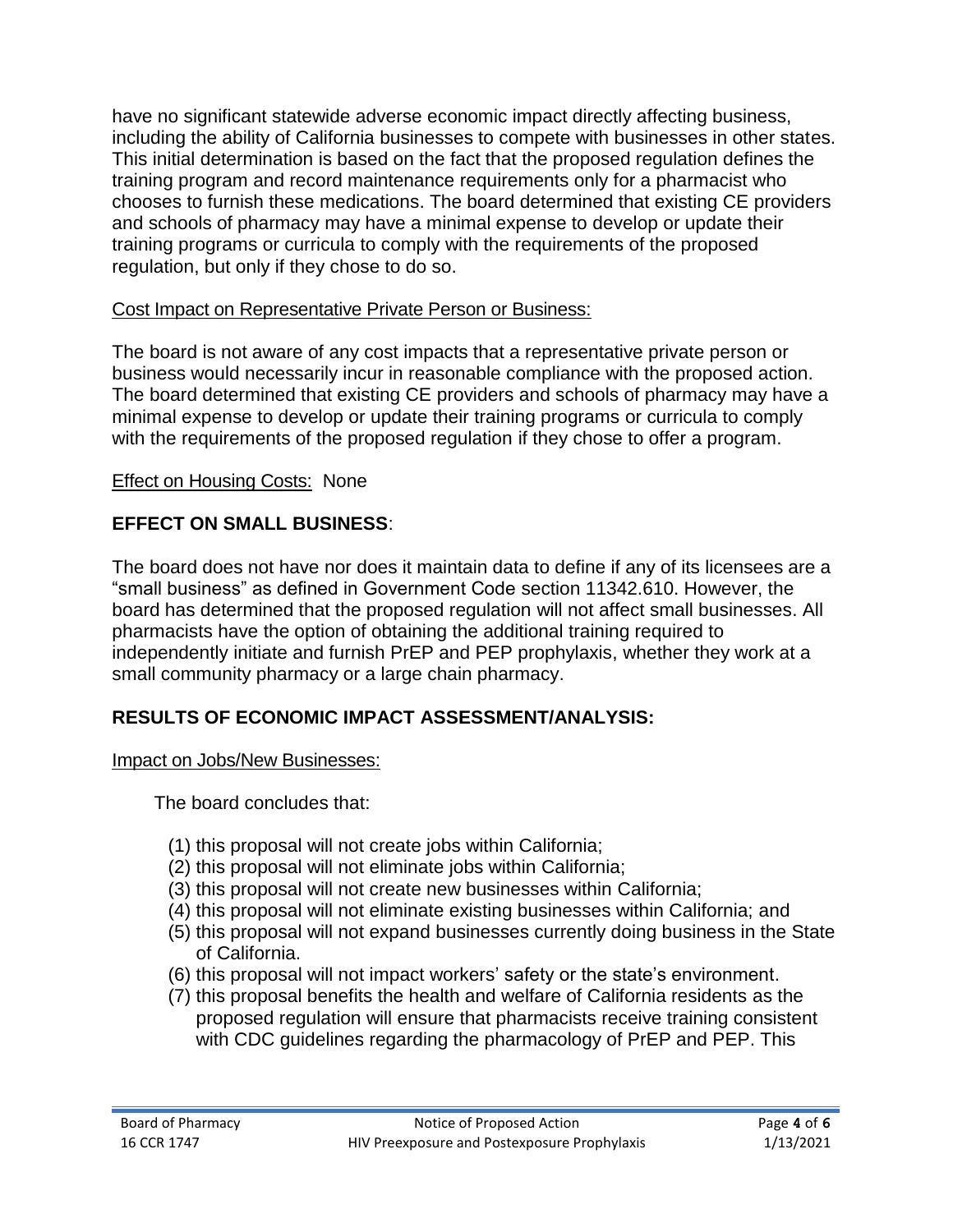training will ensure the pharmacist can provide more complete patient centered care.

## **CONSIDERATION OF ALTERNATIVES**

The board must determine that no reasonable alternative it considered to the regulation or that has otherwise been identified and brought to its attention would either be more effective in carrying out the purpose for which the action is proposed, would be as effective and less burdensome to affected private persons than the proposal described in this Notice, or would be more cost effective to affected private persons and equally effective in implementing the statutory policy or other provision of law.

Any interested person may present statements or arguments in writing relevant to the above determinations at the address listed for the Contact Person during the written comment period.

### **INITIAL STATEMENT OF REASONS**

The Board of Pharmacy has prepared an initial statement of the reasons for the proposed action and has available all the information upon which the proposal is based.

### **TEXT OF PROPOSAL**

Copies of the exact language of the proposed regulations, and any document incorporated by reference, and of the initial statement of reasons, and all of the information upon which the proposal is based, may be obtained upon request from the Board of Pharmacy at 2720 Gateway Oaks Drive, Ste. 100, Sacramento, California 95833, or from the Board of Pharmacy's website at https://www.pharmacy.ca.gov/.

## **AVAILABILITY OF CHANGED OR MODIFIED TEXT**

After holding a hearing, if requested, and considering all timely and relevant comments received, the Board may adopt the amendments as originally proposed, or with nonsubstantial or grammatical modifications. The Board may also adopt the proposed regulatory language with other modifications if the text as modified is sufficiently related to the originally proposed text that was noticed to the public. In the event that such modifications are made, the full regulatory text, with the modifications clearly indicated, will be made available to the public for review and or written comment at least 15 days before it is adopted. The public may request a copy of the modified regulatory text by contacting Ms. Martinez at the address above.